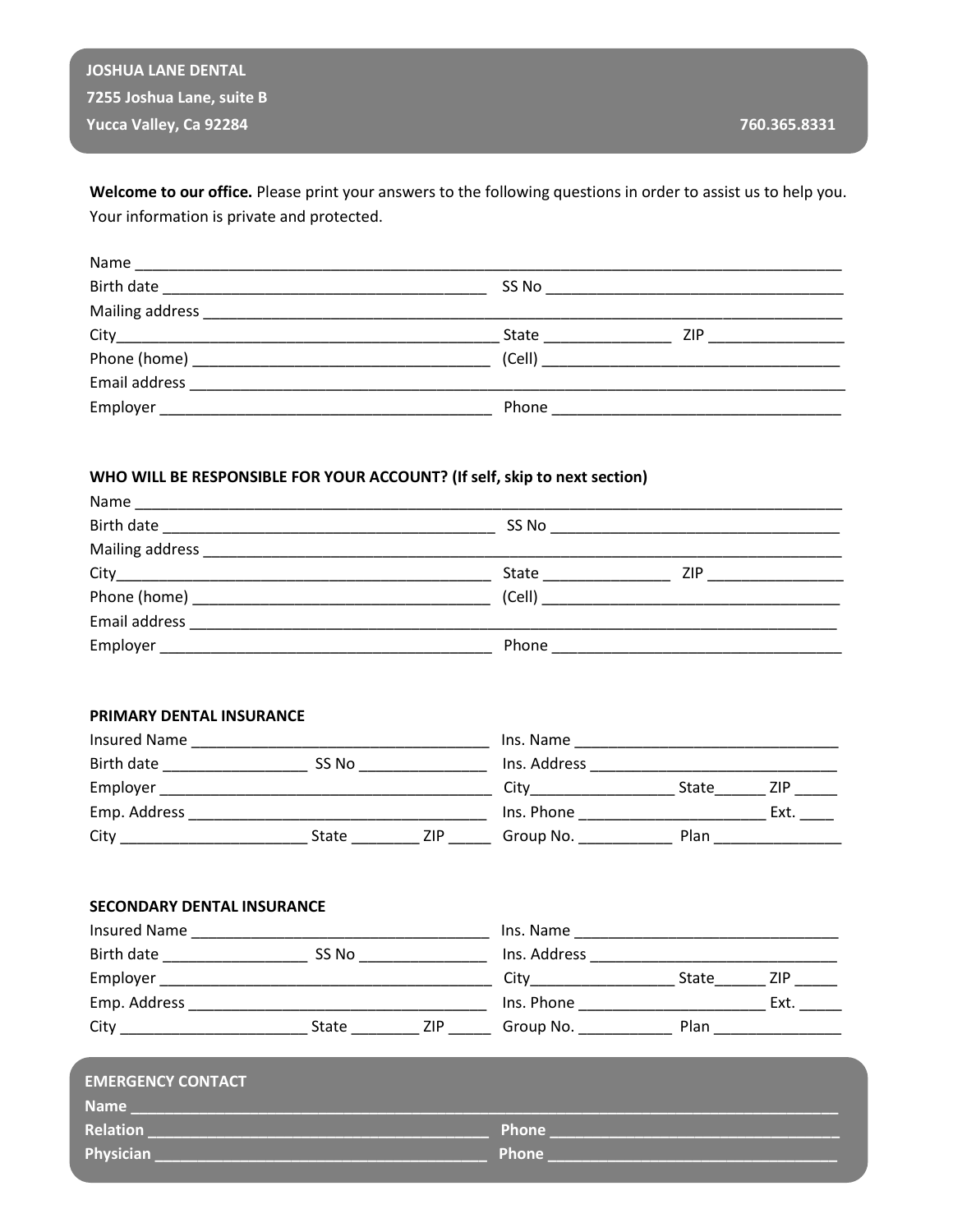# **JOSHUA LANE DENTAL**

### **7255 Joshua Lane, suite B**

### **Yucca Valley, Ca 92284 760.365.8331**

Yellow Jaundice Yes No

Although dental personnel primarily treat the area in and around your mouth, your mouth is a part of your entire body. Health problems that you may have, or medication that you may be taking, could have an important interrelationship with the dentistry you will receive. Thank you for answering the following questions.

|                                                     |                                                               |                                                                        | Are you under a physician's care now?            | Yes       | No        |                                    |        |                           |                            |        |        |
|-----------------------------------------------------|---------------------------------------------------------------|------------------------------------------------------------------------|--------------------------------------------------|-----------|-----------|------------------------------------|--------|---------------------------|----------------------------|--------|--------|
|                                                     |                                                               | Have you ever been hospitalized or had a major operation?<br>Yes<br>No |                                                  |           |           |                                    |        |                           |                            |        |        |
|                                                     | Have you ever had a serious head or neck injury?<br>Yes<br>No |                                                                        |                                                  |           |           |                                    |        |                           |                            |        |        |
|                                                     |                                                               |                                                                        | Are you taking any medications, pills, or drugs? |           | Yes<br>No |                                    |        |                           |                            |        |        |
|                                                     | Do you take, or have you taken Phen-Fen or Redux?             |                                                                        | Yes                                              | No        |           |                                    |        |                           |                            |        |        |
| Have you ever taken Fosamax, Boniva, Actonel or any |                                                               |                                                                        |                                                  |           |           |                                    |        |                           |                            |        |        |
|                                                     | other medications containing bisphosphonates?                 |                                                                        | Yes                                              | <b>No</b> |           |                                    |        |                           |                            |        |        |
|                                                     |                                                               |                                                                        | Are you on a special diet?                       | Yes       | No        |                                    |        |                           |                            |        |        |
|                                                     |                                                               |                                                                        | Do you use tobacco?                              | Yes       | No        |                                    |        |                           |                            |        |        |
|                                                     |                                                               |                                                                        | Do you use controlled substances?                |           | No        |                                    |        |                           |                            |        |        |
|                                                     |                                                               |                                                                        |                                                  | Yes       |           |                                    |        |                           |                            |        |        |
| Women:                                              |                                                               |                                                                        |                                                  |           |           |                                    |        |                           |                            |        |        |
| Pregnant/Trying to get pregnant? Yes No             |                                                               |                                                                        |                                                  |           |           | Taking oral contraceptives? Yes No |        |                           | Nursing? Yes No            |        |        |
| Are you allergic to any of the following?           |                                                               |                                                                        |                                                  |           |           |                                    |        |                           |                            |        |        |
| Penicillin<br>Aspirin                               |                                                               |                                                                        | Codeine<br>Local anesthetics                     |           |           | Acrylic                            | Metal  | Latex                     | Sulfa drugs                |        |        |
| Other<br>If yes, please explain:                    |                                                               |                                                                        |                                                  |           |           |                                    |        |                           |                            |        |        |
|                                                     |                                                               |                                                                        |                                                  |           |           |                                    |        |                           |                            |        |        |
| Do you have, or have you had, any of the following? |                                                               |                                                                        |                                                  |           |           |                                    |        |                           |                            |        |        |
| AIDS/HIV positive                                   | Yes No                                                        |                                                                        | <b>Cortisone Medicine</b>                        | Yes No    |           | Hemophilia                         | Yes No |                           | <b>Radiation Treatment</b> |        | Yes No |
| Alzheimer's disease                                 | Yes No                                                        |                                                                        | <b>Diabetes</b>                                  | Yes No    |           | <b>Hepatitis A</b>                 | Yes No | <b>Recent Weight Loss</b> |                            | Yes No |        |
| Anaphylaxis                                         | Yes No                                                        |                                                                        | Drug Addiction                                   | Yes No    |           | Hepatitis B or C                   | Yes No | <b>Renal Dialysis</b>     |                            |        | Yes No |
| Anemia                                              | Yes No                                                        |                                                                        | Easily Winded                                    | Yes No    |           | Herpes                             | Yes No | <b>Rheumatic Fever</b>    |                            |        | Yes No |
| Angina                                              | Yes No                                                        |                                                                        | Emphysema                                        | Yes No    |           | High Blood Pressure                | Yes No | Rheumatism                |                            | Yes No |        |
| Arthritis/Gout                                      | Yes No                                                        |                                                                        | <b>Epilepsy or Seizures</b>                      | Yes No    |           | <b>High Cholesterol</b>            | Yes No | <b>Scarlet Fever</b>      |                            |        | Yes No |
| <b>Artificial Heart Valve</b>                       | Yes                                                           | No                                                                     | <b>Excessive Bleeding</b>                        | Yes No    |           | Hives or Rash                      | Yes No | Shingles                  |                            | Yes No |        |
| Artificial Joint                                    | Yes                                                           | No                                                                     | <b>Excessive Thirst</b>                          | Yes No    |           | Hypoglycemia                       | Yes No | Sickle Cell Disease       |                            |        | Yes No |
| Asthma                                              | Yes                                                           | No                                                                     | Fainting Spells/Dizziness Yes No                 |           |           | Irregular Heartbeat                | Yes No | Sinus Trouble             |                            |        | Yes No |
| <b>Blood Disease</b>                                | Yes                                                           | No                                                                     | Frequent Cough                                   | Yes No    |           | Kidney Problems                    | Yes No | Spina Bifida              |                            | Yes No |        |
| <b>Blood Transfusion</b>                            | Yes No                                                        |                                                                        | Frequent Diarrhea                                | Yes No    |           | Leukemia                           | Yes No |                           | Stomach/Intestinal Disease | Yes No |        |
| Breathing problem                                   | Yes No                                                        |                                                                        | <b>Frequent Headaches</b>                        | Yes No    |           | Liver Disease                      | Yes No | Stroke                    |                            |        | Yes No |
| <b>Bruise Easily</b>                                | Yes No                                                        |                                                                        | <b>Genital Herpes</b>                            | Yes No    |           | Low Blood Pressure                 | Yes No | Swelling of Limbs         |                            |        | Yes No |
| Cancer                                              | Yes No                                                        |                                                                        | Glaucoma                                         | Yes No    |           | Lung Disease                       | Yes No | <b>Thyroid Disease</b>    |                            | Yes No |        |
| Chemotherapy                                        | Yes No                                                        |                                                                        | Hay Fever                                        | Yes No    |           | Mitral Valve Prolapse Yes No       |        | Tonsillitis               |                            |        | Yes No |
| <b>Chest Pains</b>                                  | Yes No                                                        |                                                                        | Heart Attack/Failure                             | Yes No    |           | Osteoporosis                       | Yes No | Tuberculosis              |                            |        | Yes No |
| Cold Sores/Fever Blisters                           | Yes No                                                        |                                                                        | <b>Heart Murmur</b>                              | Yes No    |           | Pain in Jaw Joints                 | Yes No | <b>Tumors or Growths</b>  |                            |        | Yes No |
| Congenital Heart Disorder Yes No                    |                                                               |                                                                        | <b>Heart Pacemaker</b>                           | Yes No    |           | Parathyroid Disease                | Yes No | Ulcers                    |                            |        | Yes No |
| Convulsions                                         | Yes No                                                        |                                                                        | Heart Trouble/Disease                            | Yes No    |           | Psychiatric Care                   | Yes No | <b>Venereal Disease</b>   |                            |        | Yes No |

 $\overline{\phantom{a}}$  ,  $\overline{\phantom{a}}$  ,  $\overline{\phantom{a}}$  ,  $\overline{\phantom{a}}$  ,  $\overline{\phantom{a}}$  ,  $\overline{\phantom{a}}$  ,  $\overline{\phantom{a}}$  ,  $\overline{\phantom{a}}$  ,  $\overline{\phantom{a}}$  ,  $\overline{\phantom{a}}$  ,  $\overline{\phantom{a}}$  ,  $\overline{\phantom{a}}$  ,  $\overline{\phantom{a}}$  ,  $\overline{\phantom{a}}$  ,  $\overline{\phantom{a}}$  ,  $\overline{\phantom{a}}$ 

\_\_\_\_\_\_\_\_\_\_\_\_\_\_\_\_\_\_\_\_\_\_\_\_\_\_\_\_\_\_\_\_\_\_\_\_\_\_\_\_\_\_\_\_\_\_\_\_\_\_\_\_\_\_\_\_\_\_\_\_\_\_\_\_\_\_\_\_\_\_\_\_\_\_\_\_\_\_\_\_\_\_\_\_\_\_\_\_\_\_\_\_\_\_\_\_\_\_\_\_\_\_\_\_\_\_\_\_\_\_\_\_\_\_\_\_\_\_\_\_

Have you ever had any serious illness not listed above? Yes No \_\_\_\_\_\_\_\_\_\_\_\_\_\_\_\_\_\_\_\_\_\_\_\_\_\_\_\_\_\_\_\_\_\_\_\_\_\_\_\_\_\_\_\_\_\_\_\_\_\_\_\_\_\_\_\_\_\_\_\_\_\_

 $\mathsf{Comments}: \ \_{} \_{} \_{} \_{} \_{} \_{}$ 

#### **Medications:**

Please list any medications you are currently taking: \_\_\_\_\_\_\_\_\_\_\_\_\_\_\_\_\_\_\_\_\_\_\_\_\_\_\_\_\_\_\_\_\_\_\_\_\_\_\_\_\_\_\_\_\_\_\_\_\_\_\_\_\_\_\_\_\_\_\_\_\_\_\_\_\_\_\_\_\_\_\_\_\_\_\_\_\_